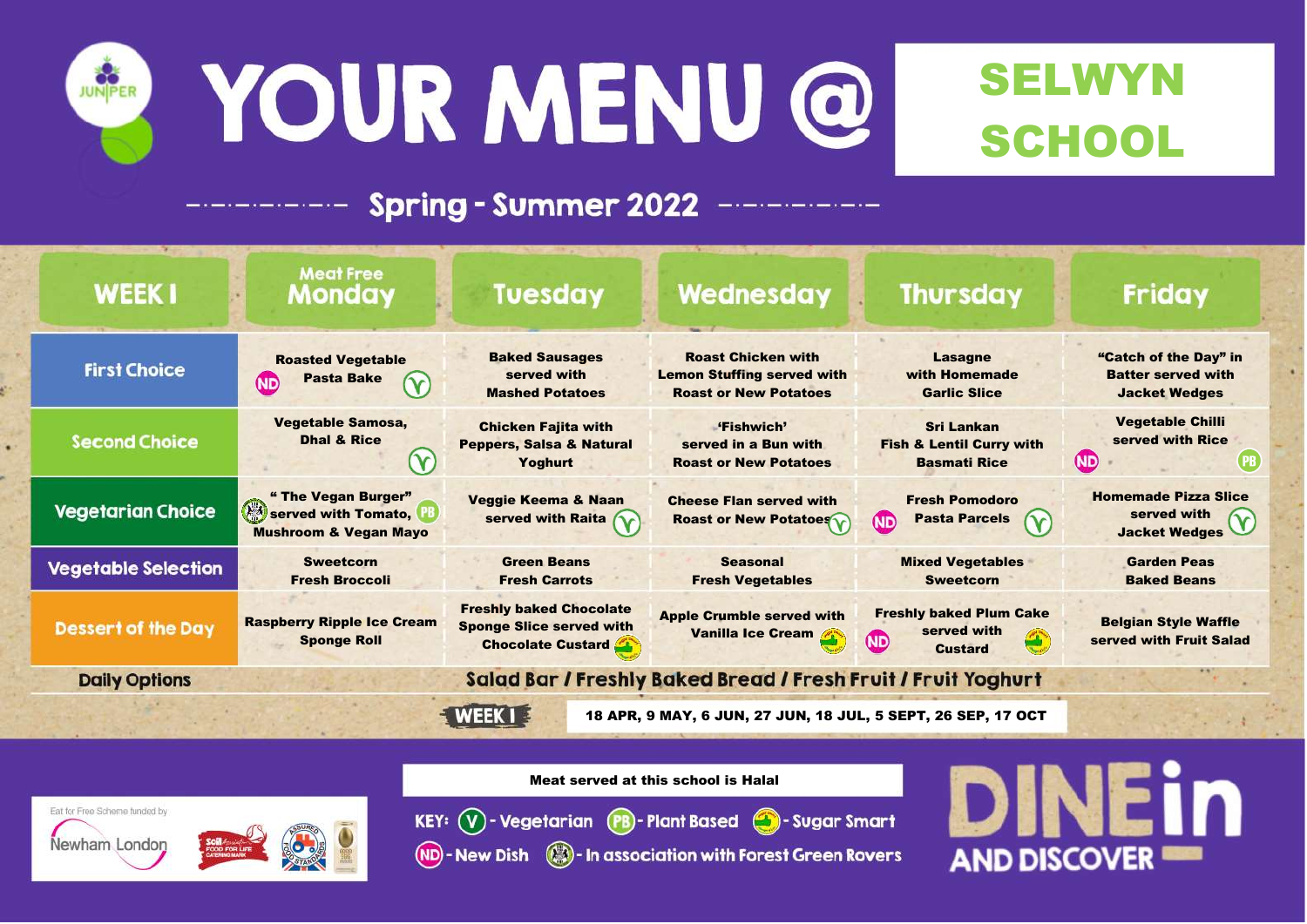

# YOUR MENU @



#### **Spring - Summer 2022**

Fish Fingers served with Chips

**Friday** 

Cheese & Onion Slice served with Chips

| <b>WEEK 2</b>              | <b>Meat Free</b><br><b>Monday</b>                                                                       | <b>Tuesday</b>                                                                     | Wednesday                                                                                            | <b>Thursdo</b>                                                           |
|----------------------------|---------------------------------------------------------------------------------------------------------|------------------------------------------------------------------------------------|------------------------------------------------------------------------------------------------------|--------------------------------------------------------------------------|
| <b>First Choice</b>        | 'New York' Style Veggie<br><b>Balls served with</b><br>(PB<br><b>Penne Pasta</b>                        | <b>Tuna Pasta Bake</b>                                                             | <b>Roast Turkey, with</b><br><b>Yorkshire Pudding served</b><br>with Roast or<br><b>New Potatoes</b> | <b>Beef or Lamb &amp; Ve</b><br><b>Jolloff Rice</b>                      |
| <b>Second Choice</b>       | <b>Chicken &amp; Oriental</b><br><b>Vegetable Stir Fry</b><br>with Noodles                              | <b>BBQ Chicken</b><br>with Jacket Wedges                                           | <b>Kickin' Tandoori</b><br><b>Chicken Wrap</b>                                                       | <b>Vgetarian Pas</b><br><b>Bolognese Ba</b>                              |
| <b>Vegetarian Choice</b>   | <b>Quorn Frankfurter</b><br><b>Hot Dog in a Roll with</b><br><b>Tomato &amp; Onion</b><br><b>Relish</b> | <b>Mozzarella, Tomato &amp; Basil</b><br><b>Pizza with</b><br><b>Jacket Wedges</b> | <b>Jacket Potoates with</b><br><b>Selection of Fillings 6</b>                                        | <b>Southern Sty</b><br><b>Burger in a Re</b><br><b>with Coleslay</b>     |
| <b>Vegetable Selection</b> | <b>Sweetcorn</b><br><b>Fresh Broccoli</b>                                                               | <b>Fresh Carrots</b><br><b>Green Beans</b>                                         | <b>Seasonal</b><br><b>Fresh Vegetables</b>                                                           | <b>Mixed Vegetab</b><br><b>Sweetcorn</b>                                 |
| <b>Dessert of the Day</b>  | <b>Apple &amp; Carrot Cake</b><br>(ND<br>served with Custard                                            | <b>Frozen Yoghurt served with</b><br><b>Fruit Salad</b>                            | <b>Jelly served with</b><br><b>Summer Fruit</b>                                                      | <b>Freshly baked Stra</b><br><b>Yoghurt Cak</b><br>ND<br>served with Cus |
| <b>Daily Options</b>       |                                                                                                         |                                                                                    | Salad Bar / Freshly Baked Bread / Fresh Fruit / Fruit Yog                                            |                                                                          |
|                            |                                                                                                         | WEEK 2                                                                             | 25 APR, 16 MAY, 13 JUN, 4 JUL, 12 SEPT, 3 OCT                                                        |                                                                          |

Beany Tacos with Sweetcorn & Chips

Garden Peas Baked Beans

Freshly baked **Black Forest Slice** served with Ice Cream

### SELWYN SCHOOL

'egetable

ay

asta  $\delta$ ake  $\delta$ 

tyle Roll aw

 $\mathbf v$ 

(ND

ables

rawberry ke ustard

ghurt

**AND DISCOVER**